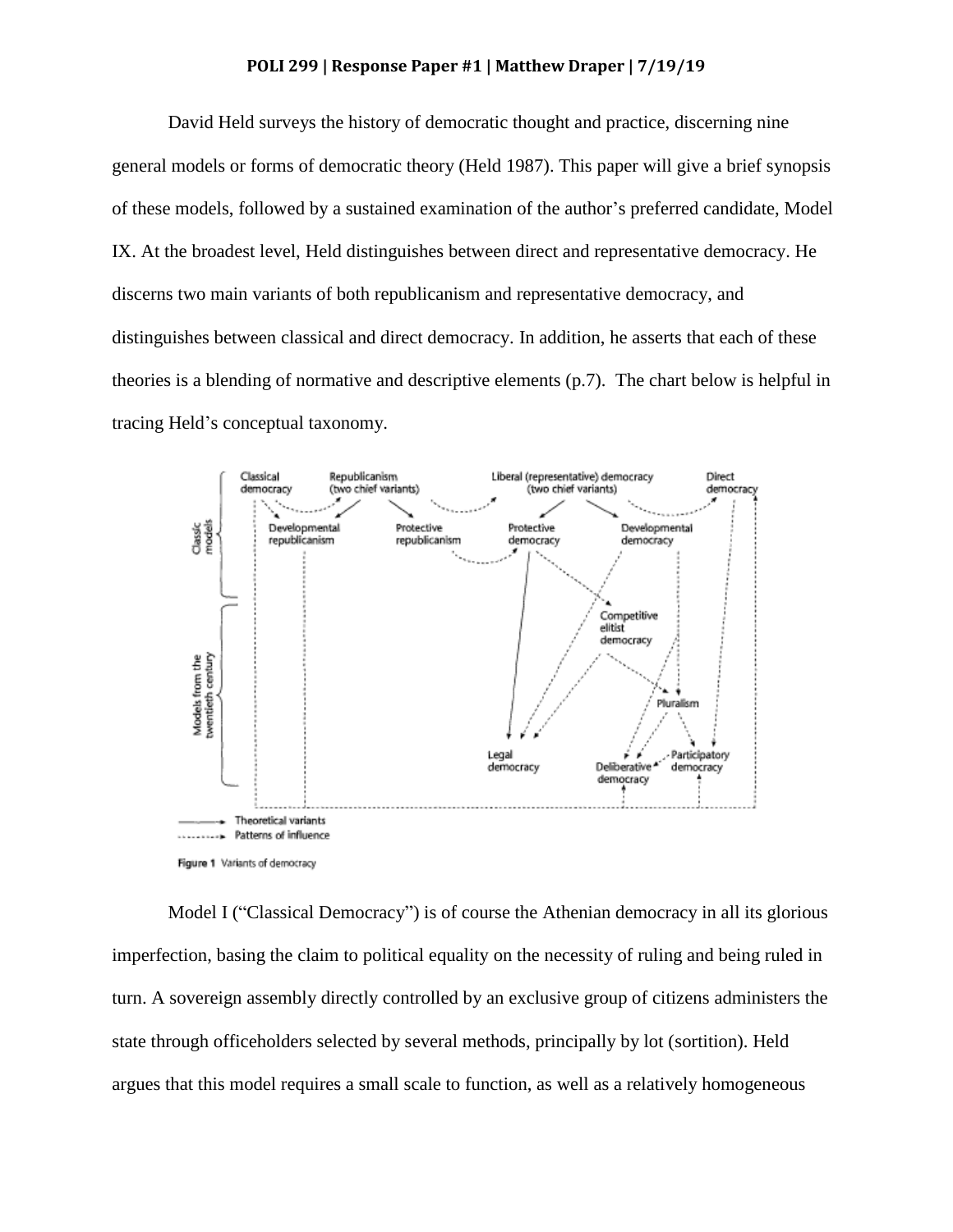population subsisting on slave labor. Model II ("Protective Democracy") is based on the idea that citizens require protection from the all-powerful state, as well as from one another. Government is conducted by representatives of a sovereign people, who express their wishes via regular elections. The wishes of the government are implemented through impersonal laws and a professional civil service.

In Model III ("Developmental Democracy"), by contrast, democracy is justified on the basis of an equal right to freedom and collective development. This requires direct participation by citizens in public proceedings, as well as a relatively homogeneous community featuring low inequality. Model IV ("Direct Democracy") proposes complete political and economic equality as the prerequisite for the development of all, with public affairs governed collectively and the abolition of class and private property. Model V ("Competitive Elitist Democracy") draws on the work of Weber and Schumpeter to conclude that in complex modern societies only a skilled political elite can meet the demands of technocratic government. This requires parliamentary government with a strong executive, as well as robust competition among rival parties to control an independent bureaucratic administration. However, this model is said to be limited to conditions of constitutional or practical limits on the scope or range of political decisions.

Thus far, Held has covered familiar ground. The remaining models are more intriguing. Model VI ("Pluralism") sees politics as the open contest for power among diverse groups and individuals in society, with no political center or majority of any kind. Politics only marginally impacts the underlying political consensus in any society, and the powers of one group offset those of another to make radical change unlikely or impossible. Held criticizes pluralism for defining democracy in terms of the actual features of postwar liberal democratic states, transmuting empirical findings (such as widespread political apathy) into theoretical virtues. In

2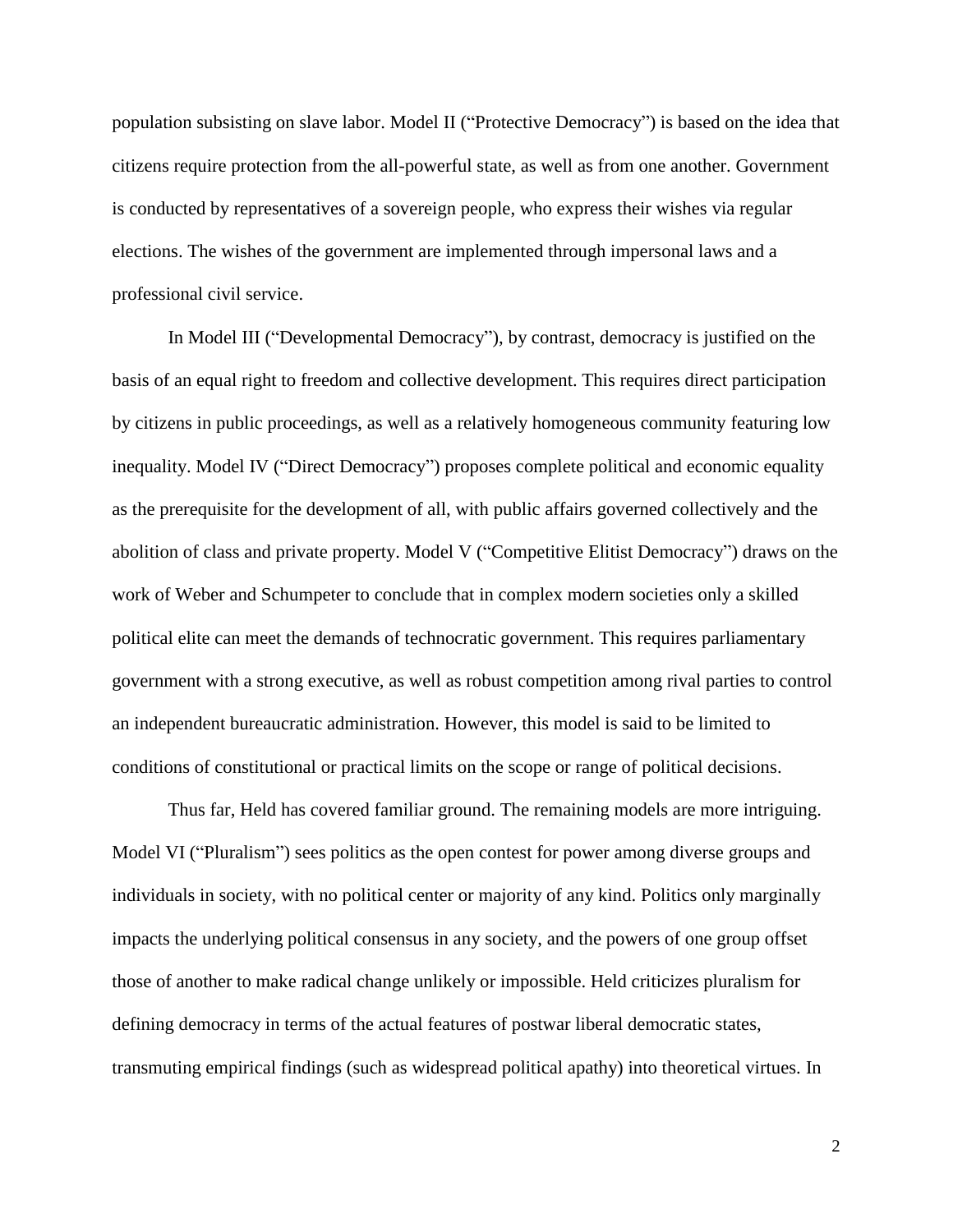addition, he disputes the idea of a value consensus in modern societies. The neo-pluralist model attempts to remediate these deficiencies by incorporating Marxian insights, with mixed results. Critics of pluralism such as Miliband, Offe and Poulantzas argue that defense of private property is fundamental to the state institutions of liberal democracy, and that these institutions consequently entrench existing inequalities. On this view, the state is not merely passive but acts to construct and alter socioeconomic realities (p.209). Offe articulates the state's "structurally contradictory position" as it attempts to impartially arbitrate among class interests even as it acts in its institutional self-interest to sustain the process of differential accumulation from which it draws its revenue. As a result, the state will repeatedly select compromises that come at the expense of vulnerable groups ("strategies of displacement"), leading to vicious circles of limitedor non-participation in politics.

Held traces the development of the New Right and its associated Model VII ("Legal Democracy"). Emerging from protective democracy (see chart), legal democracy emphasizes the political and economic integration among groups and classes in a society, arguing that this integration reinforces the stability of the political and social system. Legal democracy is concerned to advance liberalism at the expense of democracy, specifically by limiting the democratic use of state power via constitutions, in order to ensure the right to pursue one's own ends. Building on the views of Hayek and Nozick, this account is premised on a realistic understanding of demotic power, specifically on the acceptance that the *demos* will often act unwisely. It is also premised on the idea that only individuals know what they truly want. On this understanding, democracy is at best an instrumental device for safeguarding liberty.

3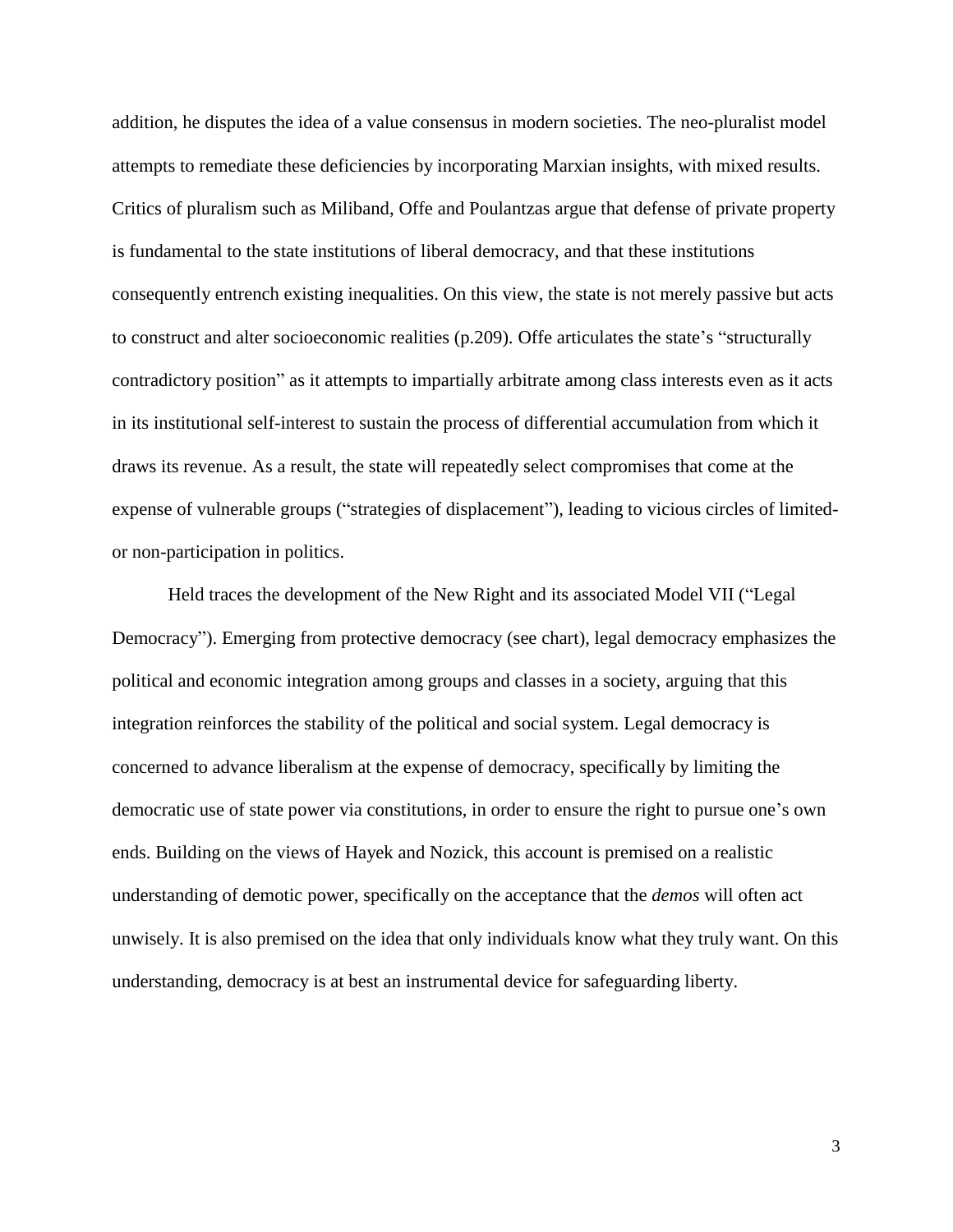

Model VIII ("Participatory Democracy") is concerned with converting formal rights into actual opportunities for exercising political capacities. Building on the Marxian insight that liberal democracy removes distributional questions from political consideration, participatory democracy seeks to democratize the state by making it more accountable and representative. Viewed this way, the supreme democratic right is the equal right of self-development, and institutional mechanisms that subvert this goal cannot be justified on mere efficiency grounds. Rather than inducing people to care more about the actions of the state, participatory democrats seek to "democratize" the immediate social environment of ordinary people by redressing inequality and disseminating democratic control. Rights, thus construed, go beyond political relationships and complement explicitly political rights by serving to produce equal citizens.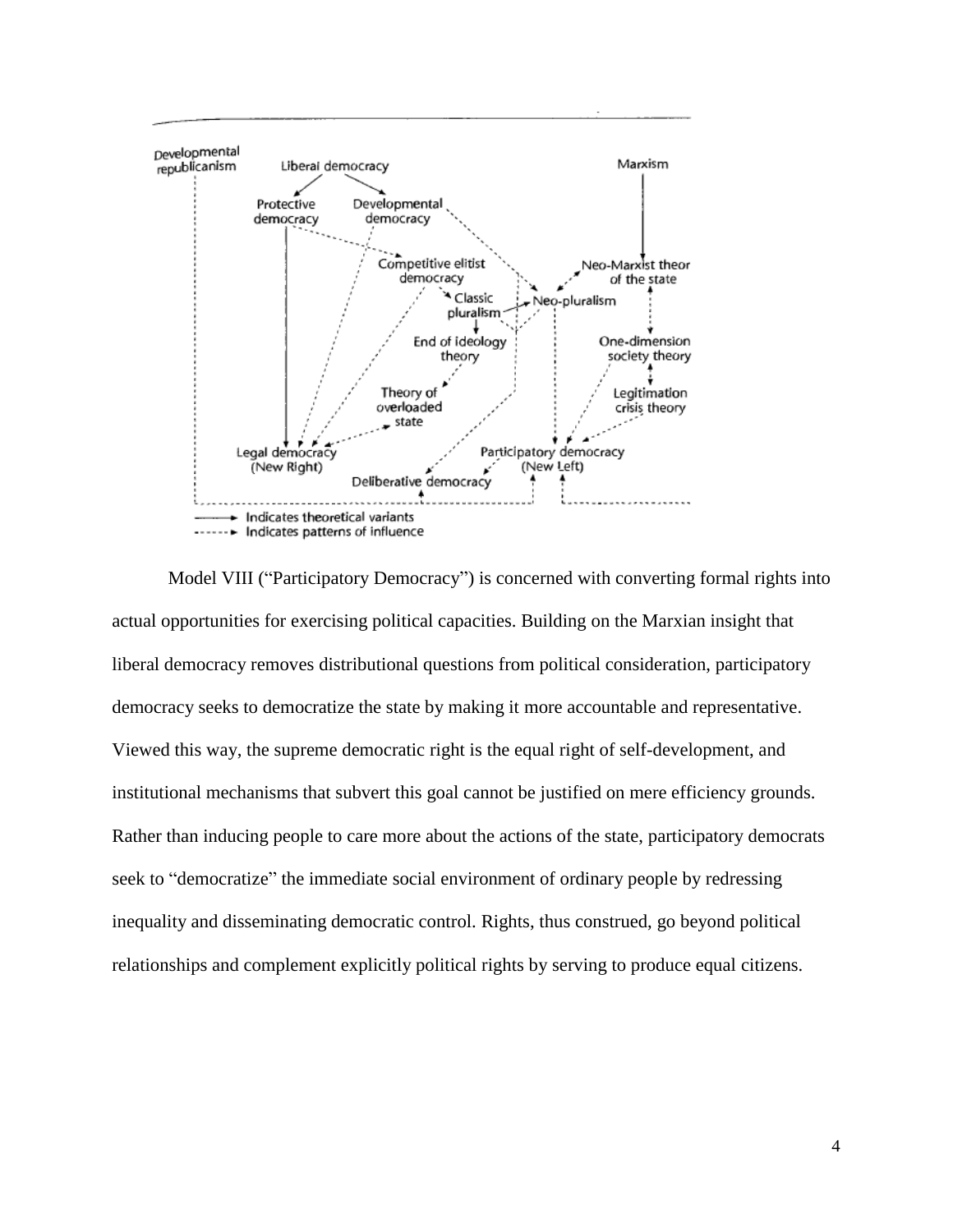These principles are enhanced by devolved government, particularly direct, local participation by as many citizens as possible. $<sup>1</sup>$ </sup>

Held's own contribution, Model IX ("Democratic Autonomy"), is an attempt to reconcile the preceding models by arguing that they each attempt to foster the autonomy of the democratic citizen. Held's "Principle of Autonomy" holds that individuals should be free and equal in determining the conditions of their own lives, subject to Mill's familiar qualification that they refrain from impairing such freedom in others. While this is familiar territory, Held's consideration of the "conditions of enactment" required for the principle of autonomy to operate adds new elements to the discussion. Pointing to the complementarity of liberalism's skepticism of political power and Marxism's skepticism of economic power, Held argues that these traditions have failed to acknowledge the non-political impediments to full participation in democratic life. Held defines politics more broadly, as the capacity of social agents to transform their environment. This implies that politics will be a universal dimension of human life found in all group interactions, not merely those explicitly denoted "political". This is not, however, to expand the definition of the state, which is distinct and separate from civil society. Building on the critique made by the New Left, Held argues that autonomy is so important as to require the sacrifice of participation when these goals conflict (p.281). Held calls for a "double democratization" of both the state and civil society, particularly equal rights to enjoy the conditions for effective participation. The state and civil society, on this view, mutually contribute to each other's democratic development.

Despite his stated purpose to introduce models of democracy "from Greece to the present day," Held makes three surprising omissions. First, he gives only cursory attention to the

 $\overline{\phantom{a}}$ 

 $<sup>1</sup>$  It is worth noting that participatory democracy calls for disintermediating party elites and allowing party members</sup> to directly select officeholders. This has been tried in the United Kingdom in recent years, and has not been an unalloyed success.